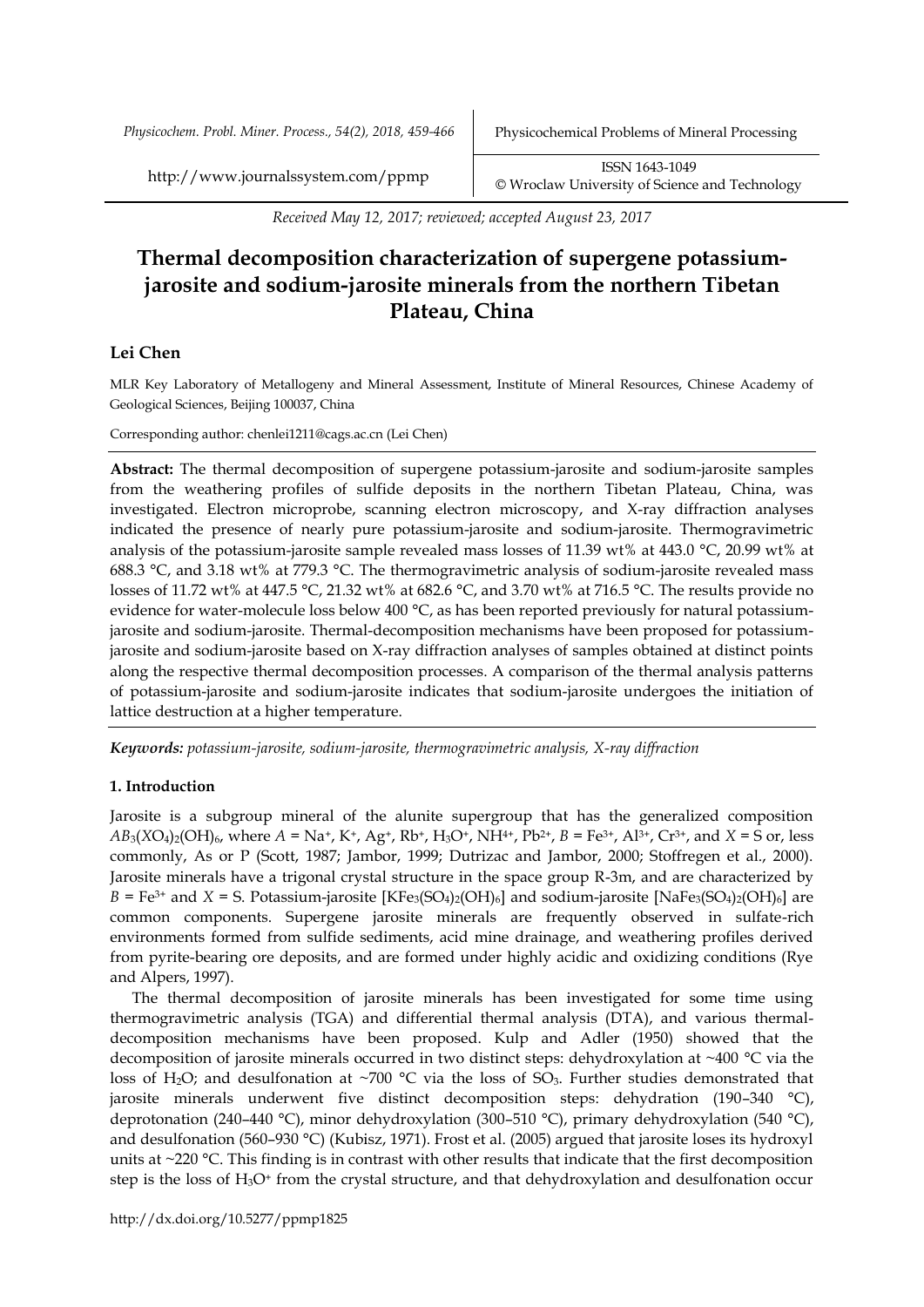in two distinct steps (Alpers and Brimhall, 1989; Drouet and Navrotsky, 2003). Natural jarosite minerals can form over a wide range of physicochemical conditions (Rye and Alpers, 1997; Rye et al., 2000), however, the end-member jarosite minerals are difficult to segregate physically because of various substitutions of cations in different crystallographic sites. As a result, previous studies have used synthetic jarosite materials as analogs for natural jarosite to determine thermal-decomposition mechanisms. In general, however, synthesis conditions in the laboratory differ substantially from those in nature, which can lead to variations in structure. For example, some synthetic jarosite materials appear to include site vacancies, iron deficiencies, or significant  $H_3O^+$  substitutions in the crystal structure that are not observed in natural supergene jarosite minerals (Desborough et al., 2010). Thus, the study of natural jarosite minerals may provide valuable information regarding thermaldecomposition mechanisms. Despite previous research studies on natural jarosite minerals, their compositions were not presented and it is not clear exactly which jarosite minerals were studied.

In this study, we present a detailed comparison of mineralogical, chemical, and thermal analyses of supergene potassium-jarosite and sodium-jarosite minerals obtained from the weathering profiles of sulfide deposits in the northern Tibetan Plateau, China. In addition, we examine the influence of substitutions on the decomposition temperatures. Complementary techniques, including X-ray diffraction (XRD), scanning electron microscopy (SEM), electron microprobe (EMP), and thermogravimetric /differential thermal analysis (TGA/DTA) were used to characterize these minerals. The results provide a better understanding of the decomposition mechanisms of both natural supergene potassium-jarosite and sodium-jarosite.

#### **2. Materials and Methods**

#### **2.1 Samples**

We chose two representative end-member K- and Na-jarosite minerals from two massive sulfide ore deposits in northern margin of Tibetan Plateau (Chen, 2012). A sample of supergene potassiumjarosite (denoted BY06-35) with banded textures was collected from the weathering profiles in the Baiyin VHMS Fe-Cu deposit (36°40′–36°36′N, 104°11′–104°19′E), northwestern China. A sample of sodium-jarosite (denoted XTS15) with botryoidal textures was collected from the weathering profiles in the Xitieshan Pb-Zn deposit (37°19′55″N, 95°34′48″E), northwestern China. The textural characteristics of the samples indicate that potassium-jarosite and sodium-jarosite were precipitated directly from the weathering solutions (Chen et al., 2013; Chen and Li, 2014). The environmental parameters of potassium-jarosite and sodium-jarosite precipitated are shown in Table 1. Polished thin sections of each specimen were examined under an optical microscope to determine the purity of the samples and the number of phases represented. After petrographic examination, suitable portions of each sample were crushed, washed in distilled water in an ultrasonic bath for 40–50 min, and allowed to dry undisturbed in air. For each sample, 30–50 grains of visually pure jarosite minerals, ranging from 1 to 2 mm in diameter, were handpicked under a binocular microscope. The purity, composition, and crystallinity of these grains were investigated by a combination of XRD, SEM, and EMP analysis at the State Key Laboratory of Geological Processes and Mineral Resources, China University of Geosciences (Wuhan).

| Sample  | Formation<br>temperature               | zonation | age                              | Parent rock       |
|---------|----------------------------------------|----------|----------------------------------|-------------------|
| BY06-35 | $6\sim9\degree$ C<br>(Chen 2012)       | No       | $4.36\pm0.12$ Ma<br>(Chen 2012)  | Fe-Cu sulfide ore |
| XTS15   | $5.3^{\circ}$ C<br>(Chen et al., 2013) | No       | $2.2 \sim 0.1$ Ma<br>(Chen 2012) | Pb-Zn sulfide ore |

Table 1. The comparison of potassium-jarosite and sodium-jarosite precipitated environmental parameters

# **2.2 X-ray diffraction**

Powder XRD patterns were collected with an X'Pert PRO DY2198 operated at 40 kV and 30 mA using Cu-Kα radiation ( $\lambda$  = 1.54056 Å) with a 2θ scan speed of 2°/min. The unit cell parameters of the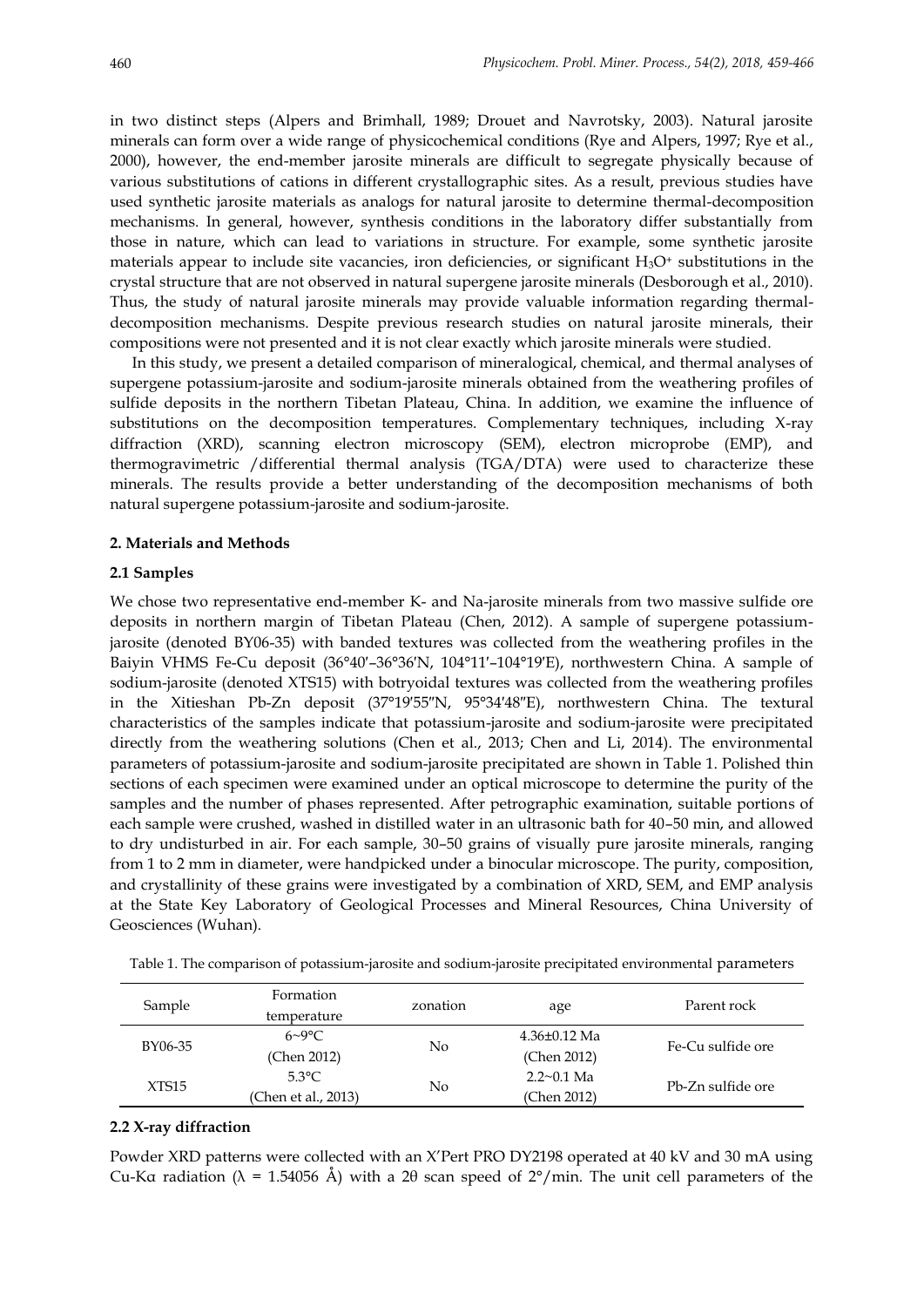minerals were calculated by least-squares refinement methods using JADE 9.0 software (Materials Data Inc., Livermore, California, U.S.A.).

# **2.3 Scanning electron microscopy and electron microprobe analysis**

SEM characterization was conducted using an FEI Quanta 200 instrument that allowed for the combined analysis of sample morphology and texture. The chemical compositions of the minerals were determined using a JEOL JXA-8900 fully automated five-spectrometer microprobe operated at a 15 kV accelerating voltage and a 10 nA (cup) current. The electron beam was defocused to a 5 μm diameter to reduce Na and K migration. Analytical uncertainties for major and minor elements were approximately  $\pm$  2% (1 $\sigma$ ) and approximately  $\pm$  3% for trace elements based on counting statistics. Orthoclase, albite, PbF2, hematite, anorthite, barite, apatite and InAs were used as standards for K (190 ppm), Na (190 ppm), Pb (980 ppm), Fe (920 ppm), Al (110 ppm), S (260 ppm), P (220 ppm), and As (370 ppm), respectively. Detection limits were calculated at the 3σ level. For the EMP data, the concentration (mol%) of K, Na, and Fe in *A* and *B* sites were normalized to two S atoms per chemical formula based on the ideal jarosite mineral formula in which the sulfate tetrahedron is fully occupied by S. The concentration of H2O was calculated by difference assuming that all jarosite components sum to 100% by weight.

## **2.4 Thermogravimetric analysis**

TGA presents the mass loss as a function of temperature (TGA curve), and the first derivative of the TGA curve shows the temperature at which mass loss occurs (DTA). TGA/DTA was conducted using a Netzsch STA 409 PC thermal analyzer. Approximately 12 mg of potassium-jarosite/sodium-jarosite mineral was placed in a container of known mass. Samples were heated from 30 to 1000°C at 1  $\degree$ C/min in flowing air (75 cm<sup>3</sup>/min). The XRD patterns were obtained after heating potassiumjarosite and sodium-jarosite minerals, respectively, in air to various relevant temperatures that were selected from the TGA/DTA profiles.

# **3. Results**

#### **3.1 K-jarosite**

The initial crystal structure of sample BY06-35 was confirmed by XRD, as shown in Fig. 1. The calculated unit cell parameters of BY06-35 are *a* = 7.326 Å and *c* = 16.619 Å. The SEM image in Fig. 2a shows that BY06-35 consists of euhedral tabular crystals 20–50 μm across. Based on EMP analysis, BY06-35 has an average composition of 6.73 wt% K<sub>2</sub>O, 0.90 wt% Na<sub>2</sub>O, 0.3 wt% PbO, 50.74 wt% Fe<sub>2</sub>O<sub>3</sub>, and 29.79 wt% SO<sub>3</sub>, as shown in Table 2. The sample includes a minor amount of As<sub>2</sub>O<sub>3</sub> substituted for S in the *X* site of the jarosite crystal structure. BY06-35 also contains a trace concentration of Al<sub>2</sub>O<sub>3</sub> and  $P<sub>2</sub>O<sub>5</sub>$ .



Fig. 1. X-ray diffraction patterns indicative of the thermal decomposition of potassium-jarosite (BY06-35) under atmospheric conditions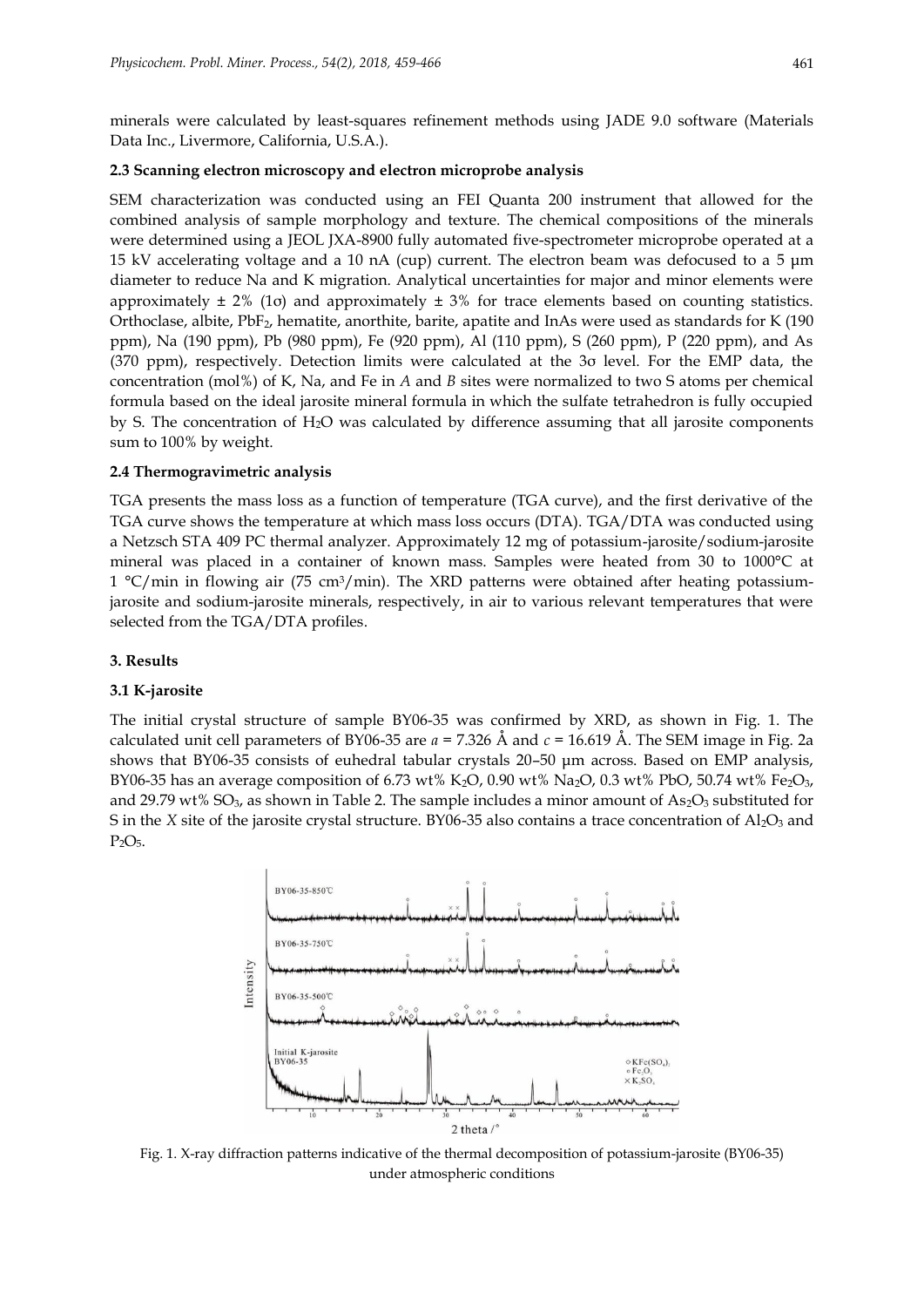

Fig. 2. Scanning electron microscopy images of potassium-jarosite (BY06-35) and sodium-jarosite (XTS15) crystals: (a) tabular morphologies of potassium-jarosite; (b) hexagonal pyramid morphologies of sodium-jarosite

The TGA/DTA profiles of sample BY06-35 is shown in Fig. 3a. The sample underwent a significant and abrupt mass loss during the heating process. The temperatures of the mass-loss events are assigned on the basis of peaks in the DTA curve. Sample BY06-35 released 11.39 wt% H<sub>2</sub>O in a single event at ~443.0 °C, followed by a loss of 20.99 wt%  $SO_3$  at 688.3 °C, and a final loss of 3.08 wt% at 779.3 °C (Fig. 3a). The XRD pattern of BY06-35 heated to 500°C shows the presence of KFe(SO<sub>4</sub>)<sub>2</sub> and Fe<sub>2</sub>O<sub>3</sub> (Fig. 1). As the temperature increased to 750 and 850 °C, the Fe<sub>2</sub>O<sub>3</sub> provides sharper X-ray peaks, and the Fe<sub>2</sub>O<sub>3</sub> and trace K<sub>2</sub>SO<sub>4</sub> pattern remains at the highest temperature.



Fig. 3. Representative thermal analysis data of BY06-35 (potassium-jarosite; a) and XTS15 (sodium-jarosite; b). Thermogravimetric (TG) pattern shows the percentage mass loss relative to the initial sample mass as a function of temperature (°C). DTA is the first derivative of the TG signal

# **3.2 Na-jarosite**

The initial crystal structure of sample XTS15 was confirmed by XRD, as shown in Fig. 4. The calculated unit cell parameters of XTS15 are *a* = 7.303 Å and *c* = 17.160 Å. The SEM image in Fig. 2b shows that XTS15 consists of hexagonal pyramid crystals that range from 5 to 10 μm. A comparison of the compositions of BY06-35 and XTS15 (Table 2) shows that XTS15 contains a lower amount of K2O (0.20 wt%), but has a higher Na<sub>2</sub>O concentration (5.90 wt%). The sample also contains 49.73 wt% Fe<sub>2</sub>O<sub>3</sub>, 32.84 wt% SO<sub>3</sub>, minor amounts of P<sub>2</sub>O<sub>5</sub> (0.07 wt%), and trace amounts of PbO and As<sub>2</sub>O<sub>3</sub>.

The TGA/DTA profiles of sample XTS15 is shown in Fig. 3b. Sample XTS15 released 11.72 wt% H<sub>2</sub>O in a single event at ~447.5 °C, followed by a loss of 21.32 wt% SO<sub>3</sub> at 682.6 °C, and a final loss of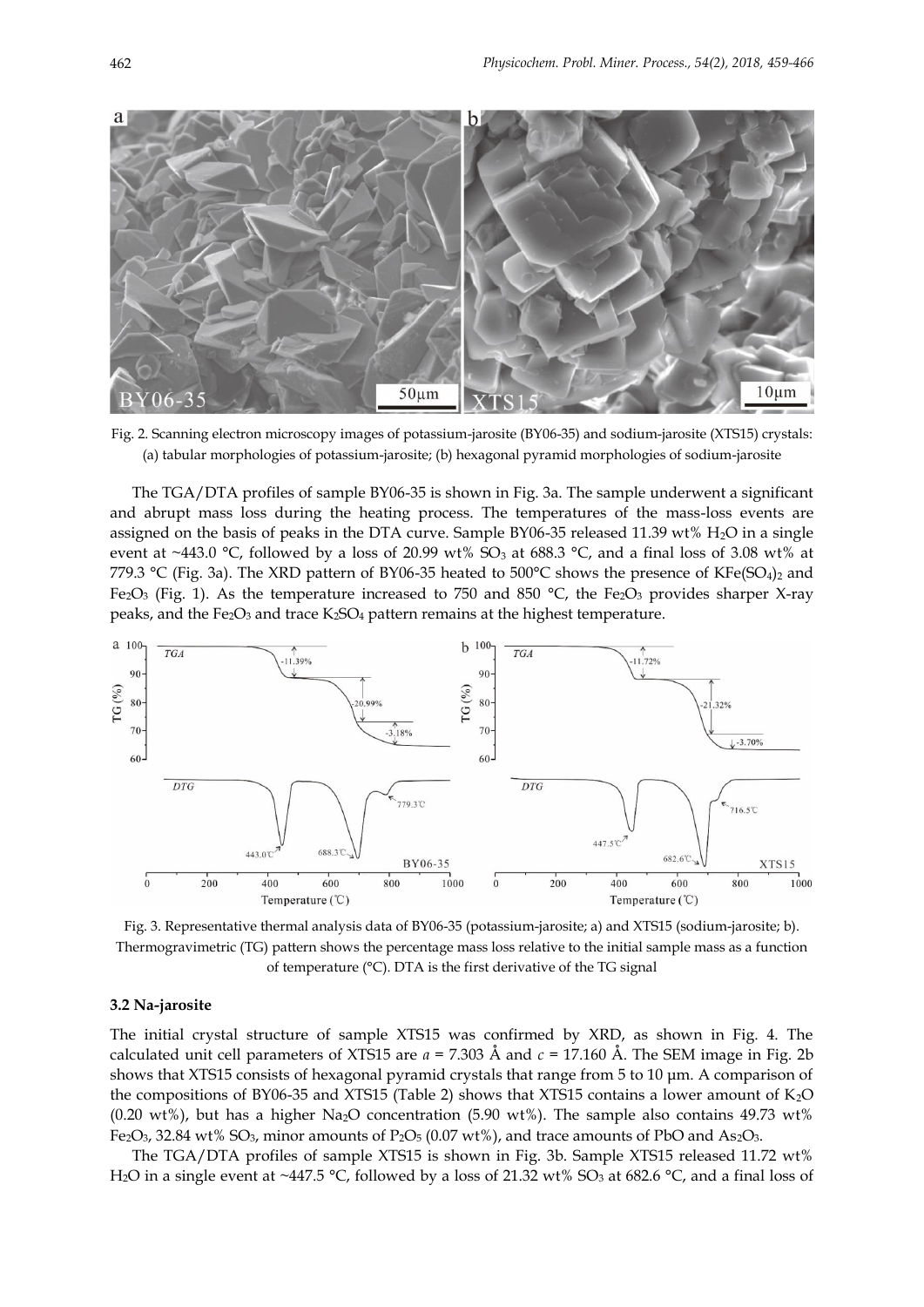3.70 wt% at 716.5 °C (Fig. 3b). The XRD pattern of XTS15 heated to 500°C indicates that NaFe(SO<sub>4</sub>)<sub>2</sub> is the major crystalline phase that is obtained at that temperature (Fig. 4). The XRD pattern of XTS15 heated to 700 and 800 °C shows only patterns that are indicative of Na<sub>2</sub>SO<sub>4</sub> and Fe<sub>2</sub>O<sub>3</sub>.



Fig. 4. X-ray diffraction patterns indicative of the thermal decomposition of sodium-jarosite (XTS15) under atmospheric conditions

Table 2. Chemical compositions (wt%) of natural supergene potassium jarosite (BY06-35) and sodium jarosite (XTS15) samples obtained by electron microprobe analysis. The components are based on the chemical formula *AB*3(*X*O4)2(OH)<sup>6</sup>

|                                | BY06-35 | XTS15  |
|--------------------------------|---------|--------|
| $\boldsymbol{n}$               | (4)     | (4)    |
| $K_2O$                         | 6.73    | 0.20   |
| Na <sub>2</sub> O              | 0.90    | 5.90   |
| PbO                            | 0.30    | 0.14   |
| Fe <sub>2</sub> O <sub>3</sub> | 50.74   | 49.73  |
| $Al_2O_3$                      | 0.03    | 0.01   |
| SO <sub>3</sub>                | 29.79   | 32.84  |
| $P_2O_5$                       | 0.04    | 0.07   |
| As <sub>2</sub> O <sub>3</sub> | 0.14    | 0.03   |
| H <sub>2</sub> O               | 11.75   | 11.08  |
| Total                          | 100.00  | 100.00 |
| K                              | 0.76    | 0.02   |
| Na                             | 0.16    | 0.92   |
| Pb                             | 0.01    | 0.00   |
| Fe                             | 3.40    | 3.03   |
| A <sub>1</sub>                 | 0.00    | 0.00   |
| S                              | 1.99    | 1.99   |
| $\mathbf{P}$                   | 0.00    | 0.01   |
| As                             | 0.01    | 0.00   |
| Н                              | 6.28    | 5.38   |
| Total                          | 12.61   | 11.35  |
| $\Sigma A$                     | 0.93    | 0.94   |
| $\Sigma B$                     | 3.40    | 3.03   |
| ΣΧ                             | 2.00    | 2.00   |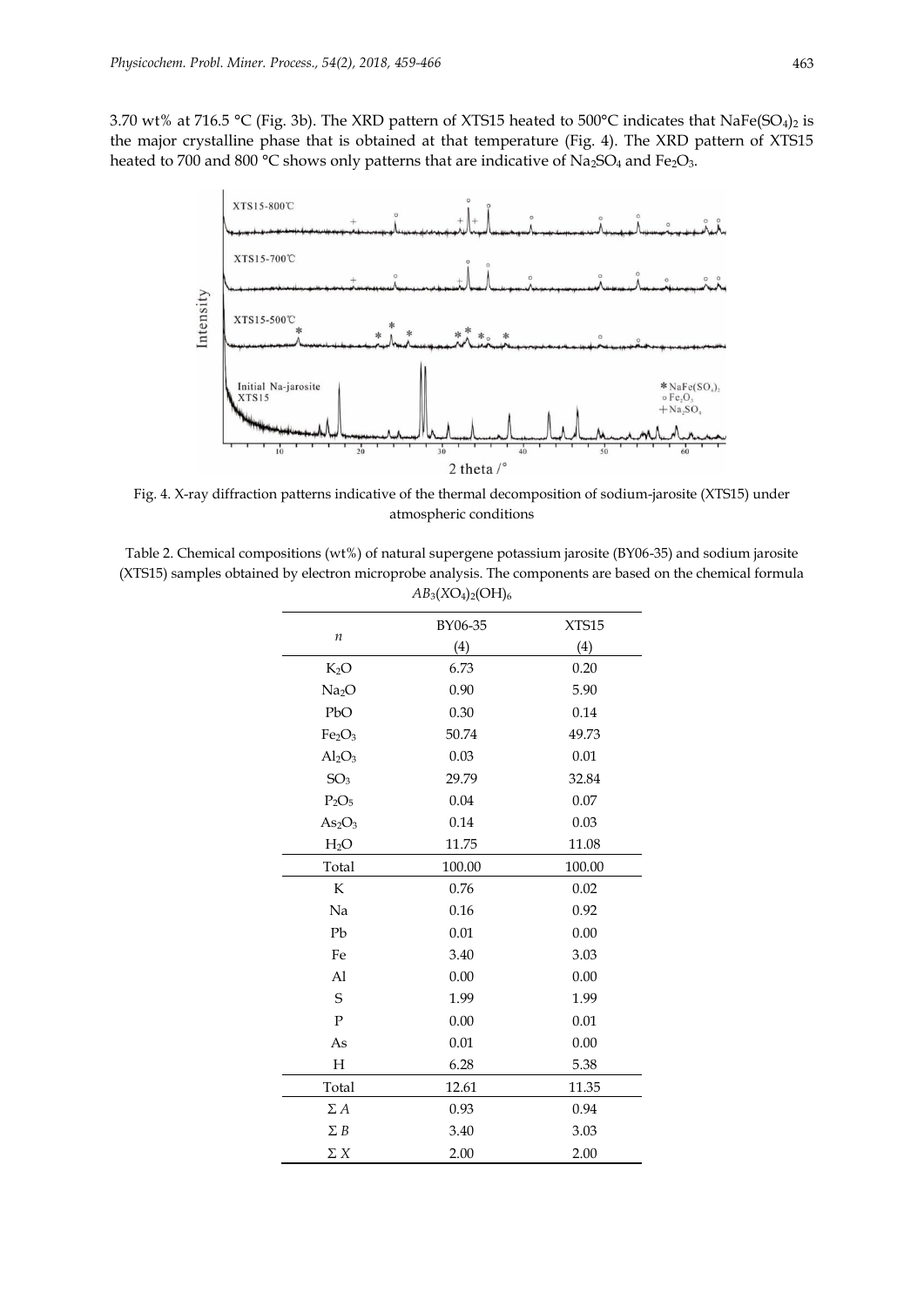#### **4. Discussion**

# **4.1 Mechanism for decomposition of jarosite minerals**

The thermal-decomposition mechanisms of potassium-jarosite and sodium-jarosite based on the analyses of samples BY06-35 and XTS15 are proposed as follows.

Jarosite step 1, dehydroxylation at 443.0 °C:

$$
KFe_3(SO_4)_2(OH)_6 \to KFe(SO_4)_2 + Fe_2O_3 + 3H_2O.
$$

Based on the formula  $KFe_3(SO_4)_2(OH)_6$ , the theoretical mass loss because of dehydroxylation is 10.78%. The first large peak occurs at the point where the jarosite lattice is destroyed at 443.0 °C. The mass loss at this point is 11.39 wt%, which represents the loss of OH-. The KFe(SO<sub>4)2</sub> and Fe<sub>2</sub>O<sub>3</sub> produced during decomposition is crystallized directly after a destruction of the jarosite lattice (Fig. 1).

Jarosite step 2, desulfonation at 688.3 and 779.3°C:

 $2KFe(SO_4)_2 \rightarrow K_2SO_4 + Fe_2O_3 + 3SO_3$  (g).

The TGA/DTA curves show a large mass loss of 20.99 wt% at 688.3 °C. Little change in the crystal structure is observed above the second large peak, but sharper X-ray peaks that are representative of  $Fe<sub>2</sub>O<sub>3</sub>$  indicate that crystal growth continues with increasing temperature. Presumably, the heating effect of the crystallization of Fe<sub>2</sub>O<sub>3</sub>, which occurs as a result of the decomposition of KFe(SO<sub>4</sub>)<sub>2</sub> at 688.3 and 779.3 °C, is incorporated into the main peak.

The thermal behavior of sodium-jarosite is similar but is not strictly analogous to that of potassium-jarosite. The structures of the two minerals are essentially equivalent, and so, the chemical reactions upon heating are mostly the same.

Sodium-jarosite step 1, dehydroxylation at 447.5 °C:

$$
NaFe_3(SO_4)_2(OH)_6 \to NaFe(SO_4)_2 + Fe_2O_3 + 3H_2O.
$$

The mass loss at 447.5  $\degree$ C is 11.72 wt%, which is similar to the theoretical mass loss (11.13%), and represents the loss of OH units from the sodium-jarosite structure.

Sodium-jarosite step 2, desulfonation at 682.6°C and 716.5°C:

 $2NaFe(SO<sub>4</sub>)<sub>2</sub> \rightarrow Na<sub>2</sub>SO<sub>4</sub> + Fe<sub>2</sub>O<sub>3</sub> + 3SO<sub>3</sub>(g).$ 

The TGA/DTA curves show a large mass loss of 21.32 wt% at 682.6 °C. XRD analyses of samples heated at 700 and 800  $\degree$ C show the presence of hematite and Na<sub>2</sub>SO<sub>4</sub> (Fig. 4). These results represent the complete thermal decomposition of NaFe(SO<sub>4</sub>)<sub>2</sub>.

# **4.2 Comparison of the thermal analyses of potassium-jarosite and sodium-jarosite**

EMP analyses of samples BY06-35 and XTS15 demonstrated a limited substitution between  $K^+$  and Na<sup>+</sup> in the potassium-jarosite and sodium-jarosite samples. Thus, the chemical formulas of potassiumjarosite and sodium-jarosite would be better written as  $K_{0.76}Na_{0.16}Fe_{3.4}(SO_4)_{1.99}(As_2O_5)_{0.01}(OH)_{6.28}$  and  $K_{0.02}Na_{0.92}Fe_{3.03}(SO_4)_{1.99}(P_2O_5)_{0.01}(OH)_{5.38}$ , respectively. The atomic percentages of K in the potassiumjarosite and Na in the sodium-jarosite are less than those that are expected for the formula K/NaFe<sub>3</sub>(SO<sub>4</sub>)<sub>2</sub>(OH)<sub>6</sub>, which indicates a possible substitution for K<sup>+</sup> or Na<sup>+</sup> by H<sub>3</sub>O<sup>+</sup> in the *A* site. However, the mass loss observed at 247°C for hydronium jarosite with the chemical formula as K<sub>0.67</sub>Na<sub>0.09</sub>(H<sub>3</sub>O)<sub>0.24</sub>Fe<sub>3</sub>(SO<sub>4</sub>)<sub>2</sub>(OH)<sub>6</sub> (Alpers and Brimhall, 1989) was not observed in the TGA results for the potassium-jarosite and sodium-jarosite samples in this study (Figs 3a and b), which indicates an absence of H3O<sup>+</sup> in the *A* site. The TGA/DTA results demonstrate that the thermal decomposition steps of potassium-jarosite occur at 443.0, 688.3, and 779.3°C. The TGA/DTA curves of potassiumjarosite in Fig. 3a are quite different from those reported in previous studies (Kulp and Adler, 1950; Drouet and Navrotsky, 2003; Frost et al., 2005). This is because of differences in the chemical composition between the supergene jarosite minerals and the synthetic jarosite samples. The Fe and K concentrations per unit formula of the synthesized jarosite samples used by Drouet and Navrotsky (2003) are less than theoretical values. Microprobe analyses showed that the iron and potassium components in the synthesized jarosites  $((K_{0.86}H_3O_{0.14})Fe_{2.69}(SO_4)_2(OH_{5.07}H_2O_{0.93})$ ; Drouet and Navrotsky 2003) were less than 3 and 1, respectively. Nielsen et al. (2007) suggested that vacancies at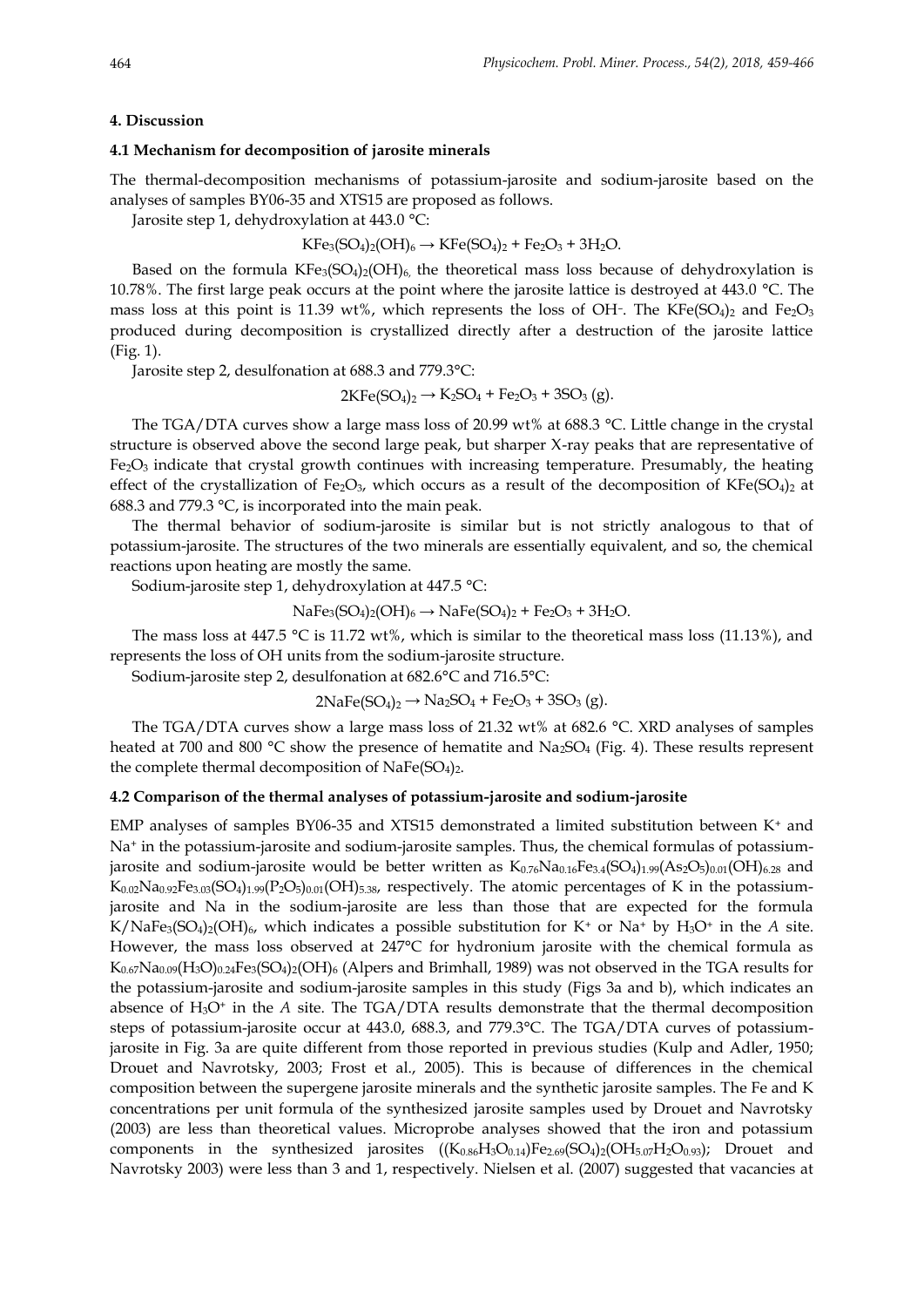the *B* site could cause the formation of  $H_2O$  in the *A* site, which results in the release of  $H_2O$  molecules below 400°C from synthetic samples during TGA. The vacancies at the *B* site easily occur in the synthetic samples. Consequently, the TGA/DTA curves presented in other studies are more similar to the curves for hydronium jarosite decomposition obtained by Frost et al. (2006). This suggests that low Fe occupancy in the *B* site may alter the form of TGA/DTA curves to be more like that of hydronium jarosite. The EMP results show that the Fe concentrations per unit formula of samples BY06-35 and XTS15 are 3.40 and 3.03 (Table 2). Thus, there is no substitution of  $H_3O^+$  in the A site of our samples and the consequent  $H_2O$  loss below  $400^{\circ}C$  in this study.

Thermal decomposition steps of sodium-jarosite were observed at 447.5, 682.6 and 716.5°C. The differences between the TGA/DTA curves obtained for the potassium-jarosite and sodium-jarosite samples could result from the K and Na contents, because the enthalpy of formation of potassium jarosite (-3829.6 kJ/mol, Drouet and Navrotsky, 2003) is lower than that of sodium jarosite (-3783.4 kJ/mol, Drouet and Navrotsky, 2003). Compared with potassium-jarosite, the initiation of lattice destruction occurs at a higher temperature for sodium-jarosite.

# **5. Conclusions**

TGA/DTA coupled with XRD was used to investigate the thermal decomposition of supergene potassium-jarosite and sodium-jarosite mineral samples from northern China. The potassium-jarosite sample exhibited mass-loss events over a wide temperature range from 443.0 to 688.3°C and 779.3°C. The individual decomposition steps are represented by a loss of OH<sup>−</sup> groups and SO<sub>3</sub>. The primary solid intermediate products were  $KFe(SO_4)_2$  and  $Fe_2O_3$ . The final solid products were  $Fe_2O_3$  and  $K_2SO_4$ . For the sodium-jarosite sample, mass-loss events were observed at slightly different temperatures of 447.5, 682.6 and 716.5°C. The primary solid intermediate products were NaFe(SO<sub>4</sub>)<sub>2</sub> and Fe<sub>2</sub>O<sub>3</sub>, and the final solid products were  $Fe<sub>2</sub>O<sub>3</sub>$  and Na<sub>2</sub>SO<sub>4</sub>. A comparison of the thermal decomposition processes of supergene minerals with previously reported synthetic jarosite samples suggests that a low Fe occupancy may change the form of the TGA/DTA curves to be more like that of hydronium jarosite. A comparison of the thermal decomposition processes of potassium-jarosite and sodium-jarosite confirms that sodium-jarosite has a higher dehydroxylation temperature.

## **Acknowledgements**

The author thanks Professor Jianwei Li from China University of Geosciences (Wuhan) for providing useful suggestions and help in the field. Professor Mingzhong He from China University of Geosciences (Wuhan) is thanked for providing access to thermogravimetric analysis facility. This manuscript has been benefited from constructive reviews by anonymous reviewers. This work was supported by the National Natural Science Foundation of China (Grants 41325007 and 41672092) and National Nonprofit Natural Science Foundation of China (Grant K1601).

#### **References**

- ALPERS, C. N., BRIMHALL, G. H., 1989. *Paleohydrologic evolution and geochemical dynamics of cumulative supergene metal enrichment at La Escondida, Atacama Desert, northern Chile*. Econ. Geol., 84, 229–255.
- CHEN, L., 2012. *Mineralogy, geochemistry and 40Ar/39Ar geochronology of supergene minerals from typical sulfide deposits, NE Tibetan Plateau*. PhD thesis China University of Geosciences, Wuhan, 180.
- CHEN, L., LI, J., 2014. *<sup>40</sup>Ar/39Ar ages and stable isotopes of supergene jarosite from the Baiyin VHMS ore field, NE Tibetan Plateau with paleoclimatic implications*. Chinese Sci. Bull., 59, 2999-3009.
- CHEN, L., LI, J., RYE, R. O., BENZEL, W. M., LOWERS, H. A., HE, M., 2013. *Mineralogical, chemical, and crystallographic properties of supergene jarosite-group minerals from the Xitieshan Pb-Zn sulfide deposit, northern Tibetan Plateau, China*. Miner. Petrol., 107, 487-499.
- DESBOROUGH, G. A., SMITH, K. S., LOWERS, H. A., SWAYZE, G. A., HAMMARSTROM, J. M., DIEHL, S. F., LEINZ, R. W., DRISCOLL, R. L., 2010. *Mineralogical and chemical characteristics of some natural jarosites*. Geochim. Cosmochim. Ac., 74, 1041–1056.